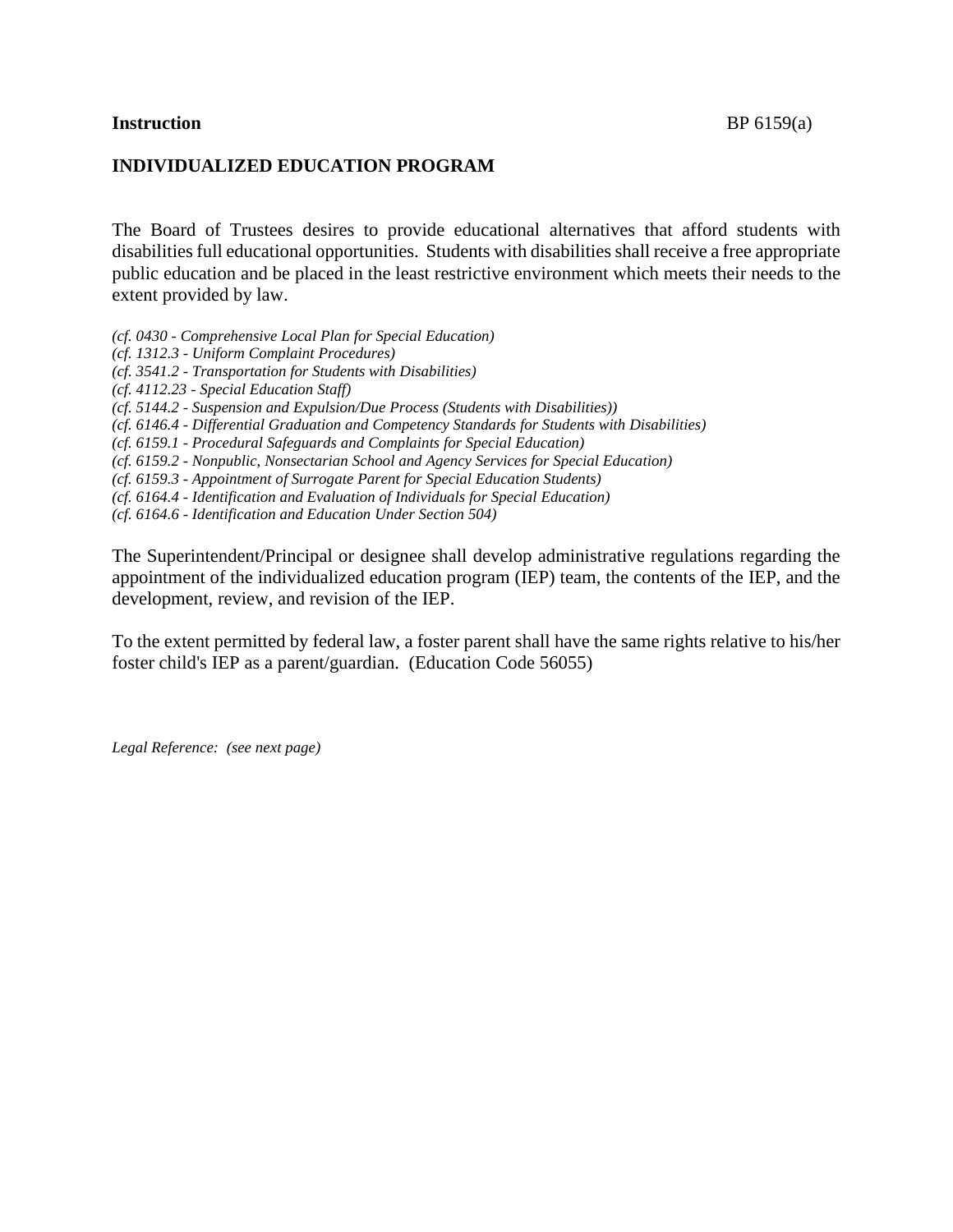*Legal Reference:*

*EDUCATION CODE 51225.3 Requirements for high school graduation and diploma 56055 Rights of foster parents pertaining to foster child's education 56136 Guidelines for low incidence disabilities areas 56195.8 Adoption of policies 56321 Development or revision of IEP 56321.5 Notice to include right to electronically record 56340.1-56347 Instructional planning and individualized education program 56350-56352 IEP for visually impaired students 56380 IEP reviews; notice of right to request 56390-56392 Certificate of completion, special education 56500-56509 Procedural safeguards 60640-60649 California Assessment of Student Performance and Progress FAMILY CODE 6500-6502 Age of majority GOVERNMENT CODE 7572.5 Seriously emotionally disturbed child, expanded IEP team WELFARE AND INSTITUTIONS CODE 300 Children subject to jurisdiction 601 Minors habitually disobedient 602 Minors violating law defined as crime CODE OF REGULATIONS, TITLE 5 853-853.5 State assessments, accommodations 1215.5-1218 High School Exit Examination, accommodations for students with disabilities 3021-3029 Identification, referral and assessment 3040-3043 Instructional planning and the individualized education program UNITED STATES CODE, TITLE 20 1232g Family Educational Rights and Privacy Act of 1974 1400-1482 Individuals with Disabilities Education Act CODE OF FEDERAL REGULATIONS, TITLE 34 300.1-300.818 Individuals with Disabilities Education Act COURT DECISIONS Marshall v. Monrovia Unified School District, (9th Circuit, 2010) 627 F.3d 773 Schaffer v. Weast (2005) 125 S. Ct. 528 Shapiro v. Paradise Valley Unified School District, No. 69 (9th Circuit, 2003) 317 F.3d 1072 Sacramento City School District v. Rachel H. (9th Cir. 1994) 14 F.3d 1398 ATTORNEY GENERAL OPINIONS 85 Ops.Cal.Atty.Gen. 157 (2002)*

*Management Resources:*

*FEDERAL REGISTER Rules and Regulations, August 14, 2006, Vol. 71, Number 156, pages 46539-46845 WEB SITES California Department of Education: http://www.cde.ca.gov U.S. Department of Education, Office of Special Education and Rehabilitative Services: http://www.ed.gov/about/offices/list/osers/osep*

Policy **CUDDEBACK UNION ELEMENTARY SCHOOL DISTRICT** adopted: December 11, 2019 Carlotta, California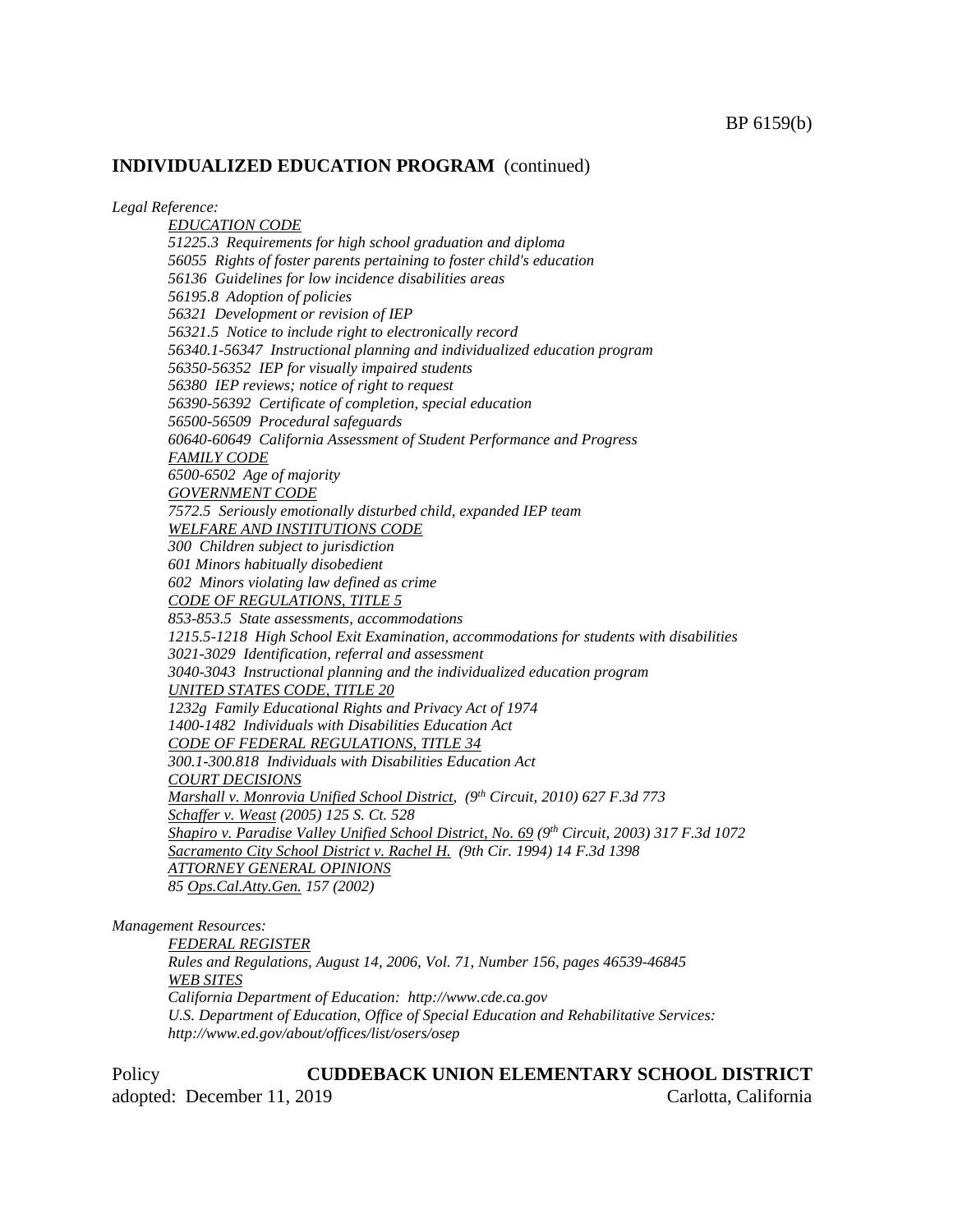### **Instruction** AR 6159(a)

## **INDIVIDUALIZED EDUCATION PROGRAM**

At the beginning of each school year, the district shall have an individualized education program (IEP) in effect for each student with a disability within district jurisdiction. The IEP shall be a written statement designed by the IEP team to meet the unique educational needs of a student with a disability. (Education Code 56344; 34 CFR 300.323)

### **Members of the IEP Team**

The IEP team for any student with a disability shall include the following members: (Education Code 56341, 56341.5; 20 USC 1414(d)(1); 34 CFR 300.321)

- 1. One or both of the student's parents/guardians and/or a representative selected by them
- 2. If the student is or may be participating in the regular education program, at least one of the student's regular education teachers designated by the Superintendent/Principal or designee to represent the student's teachers

The regular education teacher shall, to the extent appropriate, participate in the development, review, and revision of the student's IEP, including assisting in the determination of appropriate positive behavioral interventions, supports, and other strategies for the student, and supplementary aids and services, program modifications, and supports for school personnel that will be provided for the student, consistent with 34 CFR 300.320. (Education Code 56341; 20 USC 1414(d)(3)(C); 34 CFR 300.324)

*(cf. 6159.4 - Behavioral Interventions for Special Education Students)*

- 3. At least one of the student's special education teachers or, where appropriate, special education providers
- 4. A representative of the district who is:
	- a. Qualified to provide or supervise the provision of specially designed instruction to meet the unique needs of students with disabilities
	- b. Knowledgeable about the general education curriculum
	- c. Knowledgeable about the availability of district and/or special education local plan area (SELPA) resources

#### *(cf. 0430 - Comprehensive Local Plan for Special Education)*

5. An individual who can interpret the instructional implications of assessment results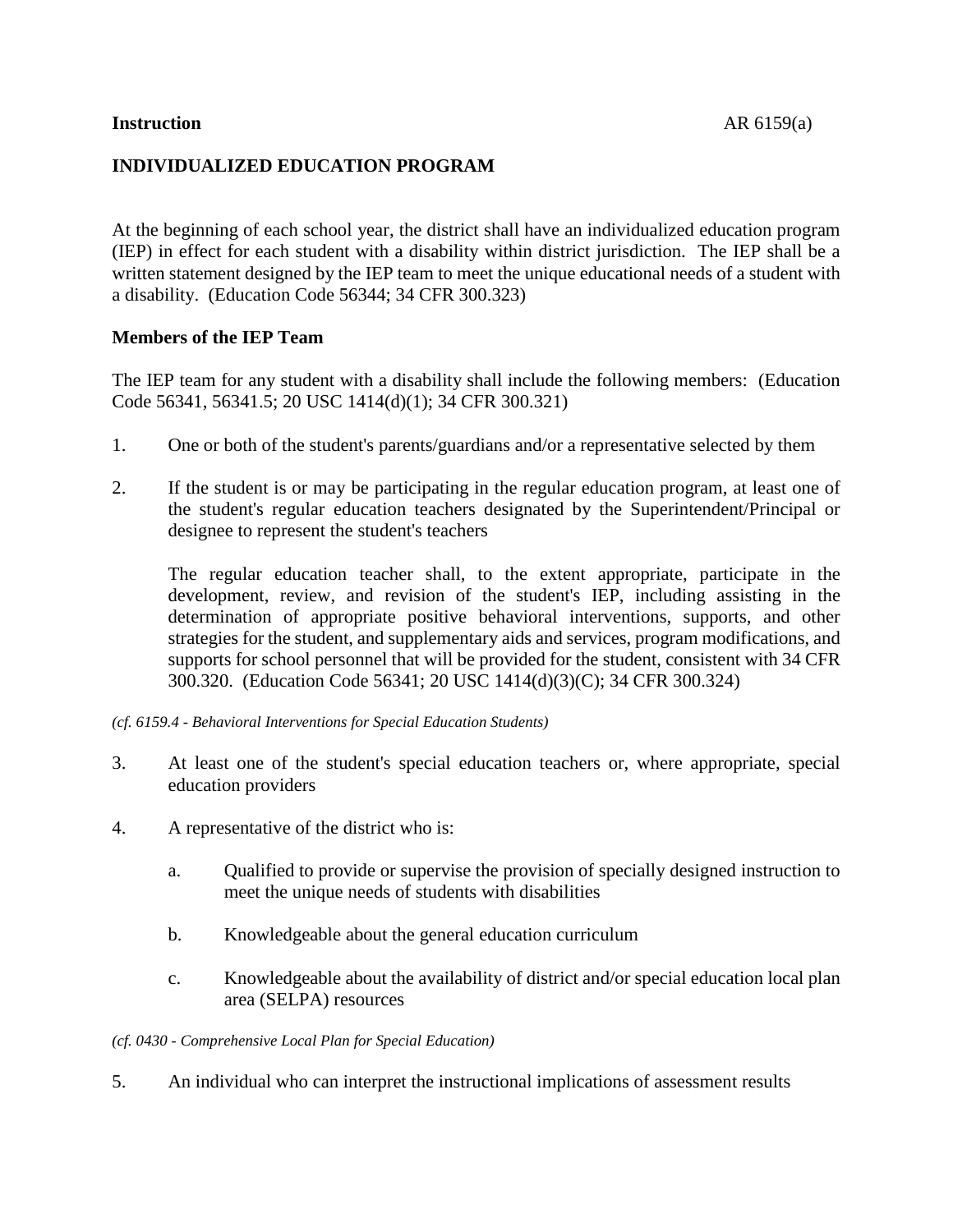This individual may already be a member of the team as described in items #2-4 above or in item #6 below.

6. At the discretion of the parent/guardian or the Superintendent/Principal or designee, other individuals who have knowledge or special expertise regarding the student, including related services personnel, as appropriate

The determination of whether the individual has knowledge or special expertise regarding the student shall be made by the party who invites the individual to be a member of the IEP team.

7. Whenever appropriate, the student with a disability

In the development, review, or revision of his/her IEP, the student shall be allowed to provide confidential input to any representative of his/her IEP team. (Education Code 56341.5)

8. When the student is suspected of having a specific learning disability, at least one individual who is qualified to conduct individual diagnostic examinations of the student such as a school psychologist, speech language pathologist, or remedial reading teacher

In accordance with 34 CFR 300.310, at least one team member other than the student's regular education teacher shall observe the student's academic performance and behavior in the areas of difficulty in his/her learning environment, including in the regular classroom setting. If the child is younger than five years or not enrolled in school, a team member shall observe the child in an environment appropriate for a child of that age.

In the following circumstances, the Superintendent/Principal or designee shall invite other specified individuals to an IEP team meeting:

- 1. When the student has been placed in a group home by the juvenile court, a representative of the group home shall be invited to attend IEP team meetings. (Education Code 56341.2)
- 2. Whenever the IEP team is meeting to consider the student's postsecondary goals and the transition services needed to assist him/her in reaching the goals as stated in Education Code 56345(a)(8), the following individuals shall be invited to attend: (34 CFR 300.321)
	- a. The student, regardless of his/her age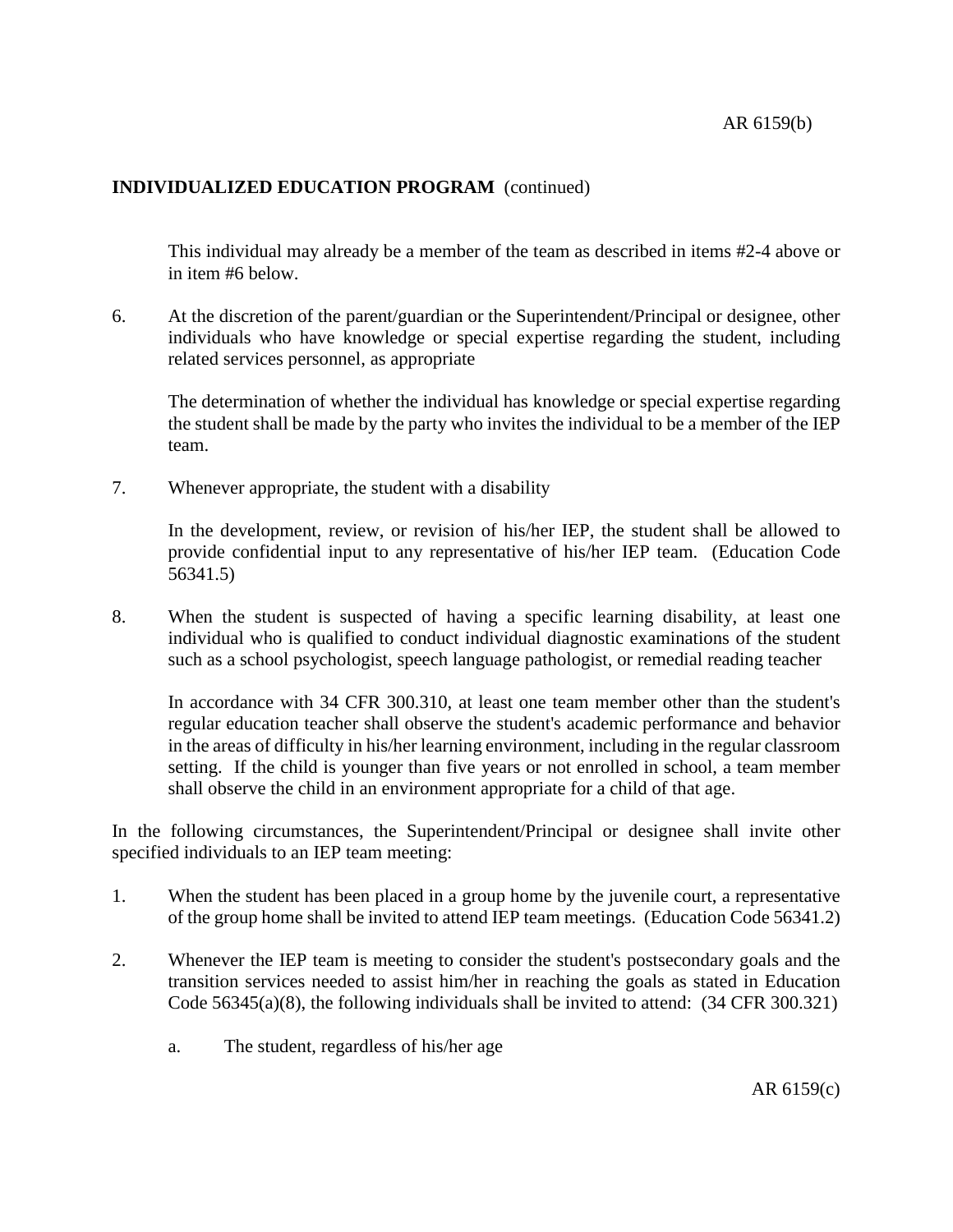If the student does not attend the IEP team meeting, the Superintendent/Principal or designee shall take other steps to ensure that the student's preferences and interests are considered.

- b. To the extent appropriate, and with the consent of the parent/guardian, a representative of any other agency that is likely to be responsible for providing or paying for the transition services
- 3. If the student was previously served under the Early Education for Individuals with Exceptional Needs (Education Code 56425-56432) or the California Early Intervention Services Act (Government Code 95000-95004), and upon request of the student's parent/guardian, the Superintendent/Principal or designee shall invite the Infant and Toddlers with Disabilities Coordinator or other representative of the early education or early intervention system to the initial IEP team meeting to assist with the smooth transition of services. (Education Code 56341; 20 USC 1414(d)(1)(D); 34 CFR 300.321)

A member of the IEP team shall not be required to attend an IEP team meeting, in whole or in part, if the parent/guardian and the district agree, in writing, that the attendance of the member is not necessary because the member's area of the curriculum or related services is not being modified or discussed at the meeting. Even if the meeting involves a discussion of the IEP team member's area of the curriculum or related service, the member may be excused from the meeting if the parent/guardian, in writing, and the district consent to the excusal after conferring with the member and the member submits to the parent/guardian and team written input into the development of the IEP prior to the meeting. (Education Code 56341; 20 USC 1414(d)(1)(C); 34 CFR 300.321)

# **Contents of the IEP**

The IEP shall include, but not be limited to, all of the following: (Education Code 56043, 56345, 56345.1; 20 USC 1414(d)(1)(A); 34 CFR 300.320)

- 1. A statement of the present levels of the student's academic achievement and functional performance, including:
	- a. The manner in which the student's disability affects his/her involvement and progress in the general education curriculum (i.e., the same curriculum as for nondisabled students)
	- b. For a preschool child, as appropriate, the manner in which the disability affects his/her participation in appropriate activities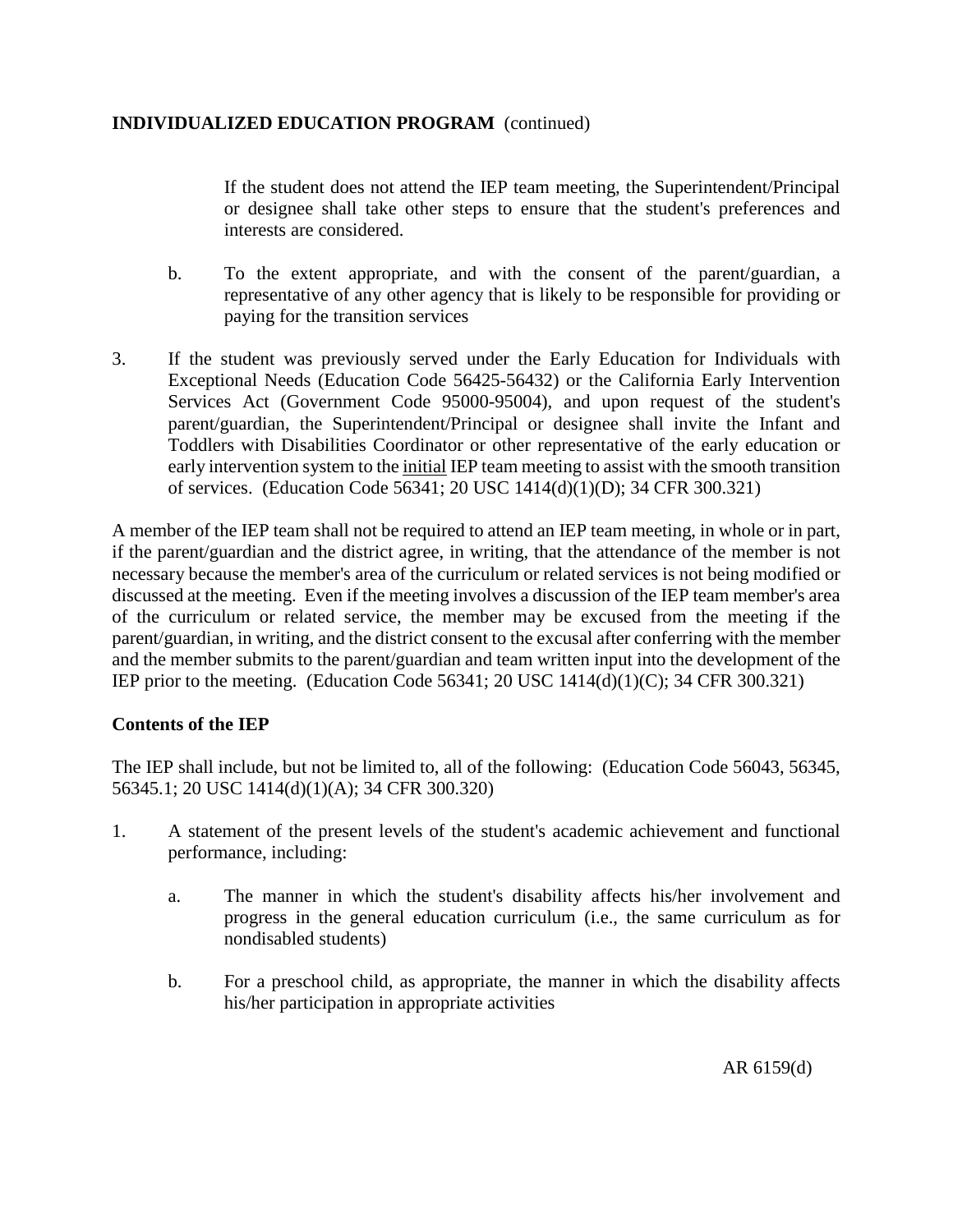- c. For a student with a disability who takes alternate assessments aligned to alternate achievement standards, a description of benchmarks or short-term objectives
- 2. A statement of measurable annual goals, including academic and functional goals, designed to:
	- a. Meet the student's needs that result from his/her disability in order to enable the student to be involved in and progress in the general education curriculum
	- b. Meet each of the student's other educational needs that result from his/her disability
- 3. A description of the manner in which the student's progress toward meeting the annual goals described in item #2 above will be measured and when the district will provide periodic reports on the progress the student is making toward meeting the annual goals, such as through the use of quarterly or other periodic reports, concurrent with the issuance of report cards
- 4. A statement of the special education instruction and related services and supplementary aids and services, based on peer-reviewed research to the extent practicable, to be provided to the student or on behalf of the student, and a statement of the program modifications or supports for school personnel that will be provided to enable the student to:
	- a. Advance appropriately toward attaining the annual goals
	- b. Be involved and make progress in the general education curriculum in accordance with item #1 above and to participate in extracurricular and other nonacademic activities
	- c. Be educated and participate with other students with disabilities and nondisabled students in the activities described in the IEP
- *(cf. 3541.2 - Transportation for Students with Disabilities)*
- 5. An explanation of the extent, if any, to which the student will not participate with nondisabled students in the regular class and in extracurricular and other nonacademic activities described in the IEP
- 6. A statement of any appropriate individual accommodations necessary to measure the academic achievement and functional performance of the student on state and districtwide assessments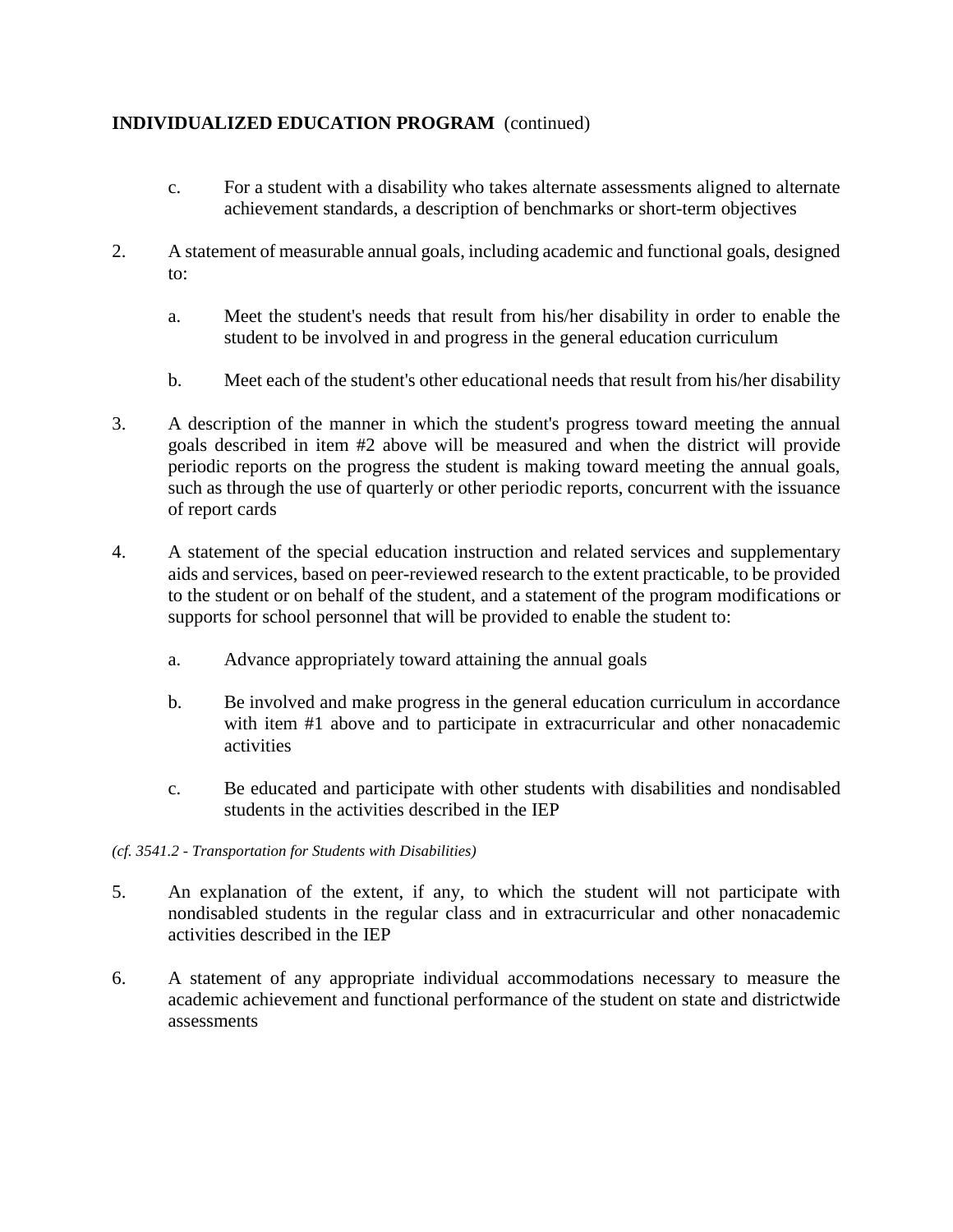If the IEP team determines that the student shall take an alternate assessment instead of a particular regular state or districtwide assessment, the student's IEP also shall include a statement of the reason that he/she cannot participate in the regular assessment and the reason that the particular alternate assessment selected is appropriate for him/her.

*(cf. 6146.4 - Differential Graduation and Competency Standards for Students with Disabilities) (cf. 6162.51 - State Academic Achievement Tests)*

- 7. The projected date for the beginning of the services and modifications described in item #4 above and the anticipated frequency, location, and duration of those services and modifications
- 8. Beginning not later than the first IEP to be in effect when the student is 16 years of age, or younger if determined appropriate by the IEP team, and updated annually thereafter, the following:
	- a. Appropriate measurable postsecondary goals based upon age-appropriate transition assessments related to training, education, employment, and where appropriate, independent living skills
	- b. The transition services, including courses of study, needed to assist the student in reaching those goals
- 9. Beginning at least one year before the student reaches age 18, a statement that the student has been informed of his/her rights, if any, that will transfer to him/her upon reaching age 18, pursuant to Education Code 56041.5

Where appropriate, the IEP shall also include: (Education Code 56345)

1. For a student in grades 7-12, any alternative means and modes necessary for the student to complete the district's prescribed course of study and to meet or exceed proficiency standards required for graduation

*(cf. 6146.1 - High School Graduation Requirements) (cf. 6146.11 - Alternative Credits Toward Graduation)*

- 2. Linguistically appropriate goals, objectives, programs, and services for a student whose native language is not English
- *(cf. 6174 - Education for English Learners)*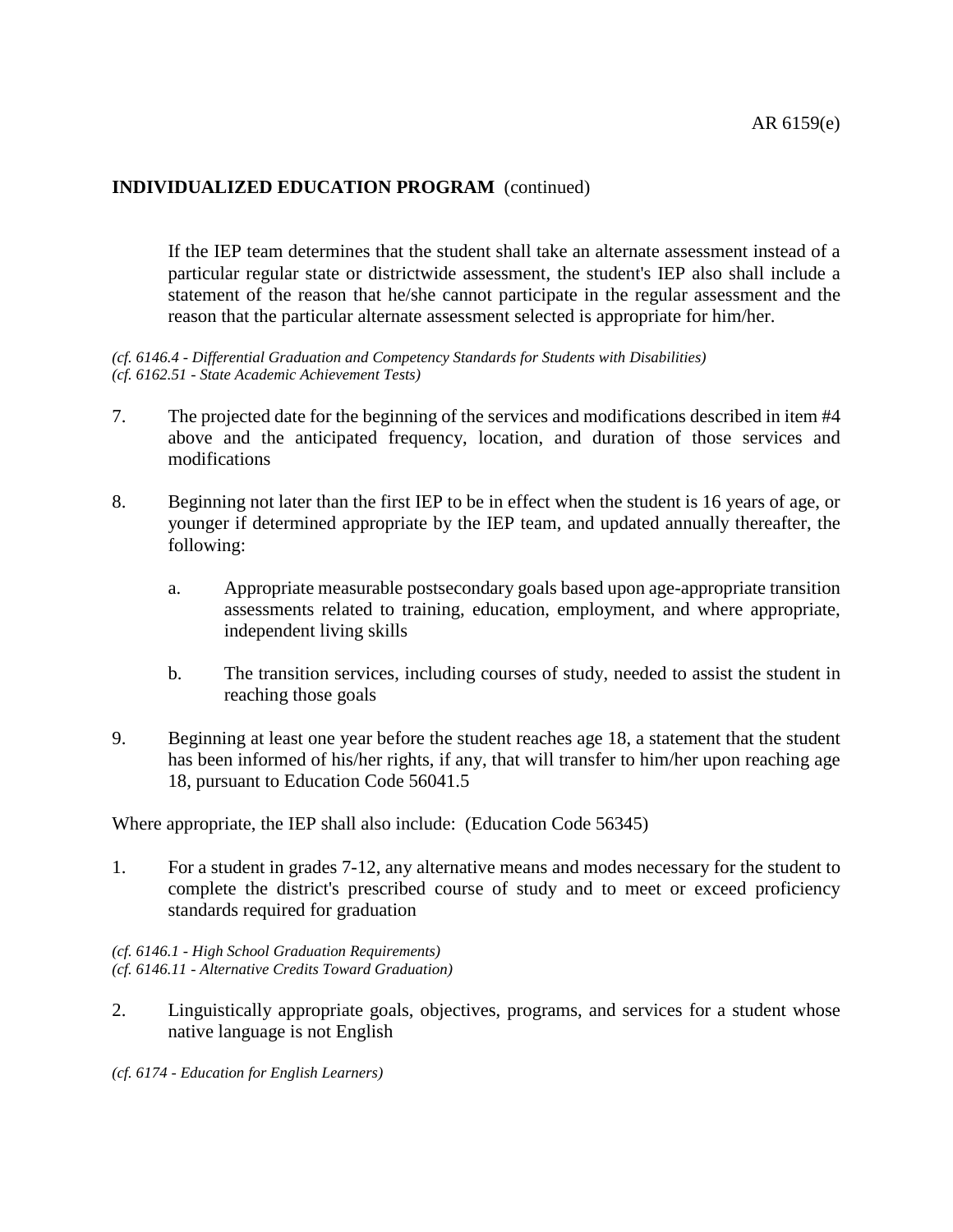3. Extended school year services when the IEP team determines, on an individual basis, that the services are necessary for the provision of a free appropriate public education (FAPE)

*(cf. 5148.2 - Before/After School Programs) (cf. 6177 - Summer Learning Programs)*

- 4. Provision for transition into the regular education program if the student is to be transferred from a special class or center or nonpublic, nonsectarian school into a regular education program in the district school for any part of the school day, including descriptions of activities intended to:
	- a. Integrate the student into the regular education program, including indications of the nature of each activity and the time spent on the activity each day or week
	- b. Support the transition of the student from the special education program into the regular education program

*(cf. 6176 - Weekend/Saturday Classes) (cf. 6178 - Career Technical Education) (cf. 6181 - Alternative Schools/Programs of Choice)*

5. Specialized services, materials, and equipment for a student with low incidence disabilities, consistent with the guidelines pursuant to Education Code 56136

### **Development of the IEP**

Within 30 days of a determination that a student needs special education and related services, the Superintendent/Principal or designee shall ensure that a meeting to develop an initial IEP is conducted. (34 CFR 300.323)

Any IEP required as a result of an assessment of a student shall be developed within 60 days from the date of receipt of the parent/guardian's written consent for assessment, unless the parent/guardian agrees, in writing, to an extension. Days between the student's regular school sessions, terms, or vacation of more than five school days shall not be counted. In the case of school vacations, the 60-day time limit shall recommence on the date that the student's school days reconvene. (Education Code 56344)

However, when the IEP is required as a result of an assessment of a student for whom a referral has been made 30 days or less prior to the end of the preceding regular school year, the IEP shall be developed within 30 days after the commencement of the subsequent regular school year. (Education Code 56344)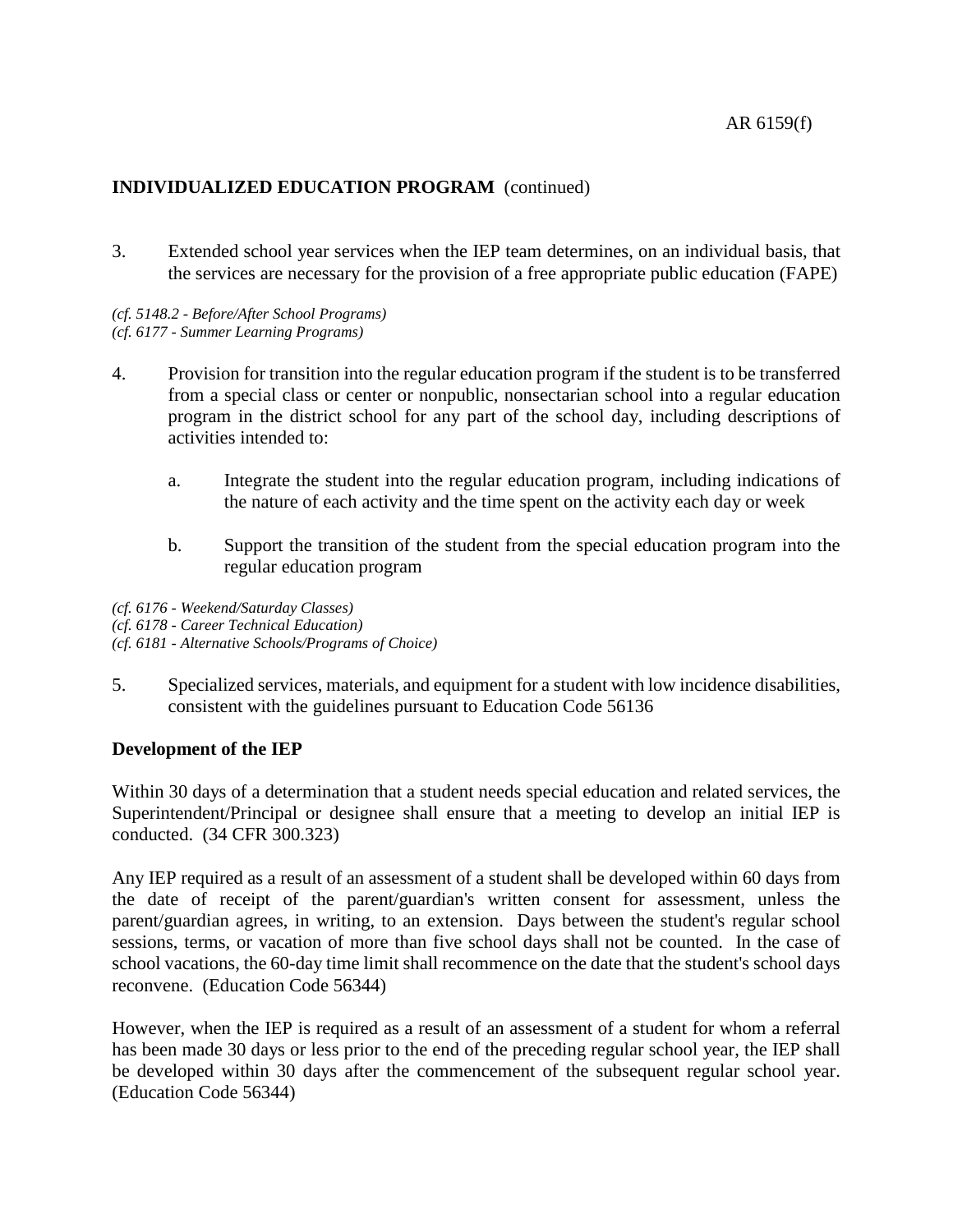### AR 6159(g)

# **INDIVIDUALIZED EDUCATION PROGRAM** (continued)

In developing the IEP, the IEP team shall consider all of the following: (Education Code 56341.1, 56345; 20 USC 1414(d)(3)(A); 34 CFR 300.324)

- 1. The strengths of the student
- 2. The concerns of the parents/guardians for enhancing the education of their child
- 3. The results of the initial or most recent assessment of the student
- 4. The academic, developmental, and functional needs of the student
- 5. In the case of a student whose behavior impedes his/her learning or that of others, the use of positive behavioral interventions and supports and other strategies to address that behavior
- 6. In the case of a student with limited English proficiency, the language needs of the student as such needs relate to the student's IEP
- 7. In the case of a student who is blind or visually impaired, the need to provide for instruction in Braille and instruction in the use of Braille

However, such instruction need not be included in the IEP if the IEP team determines that instruction in Braille or the use of Braille is not appropriate for the student. This determination shall be based upon an assessment of the student's reading and writing skills, his/her future needs for instruction in Braille or the use of Braille, and other appropriate reading and writing media.

8. The communication needs of the student and, in the case of a student who is deaf or hard of hearing, the student's language and communication needs, opportunities for direct communications with peers and professional personnel in the student's language and communication mode, academic level, and full range of needs, including opportunities for direct instruction in the student's language and communication mode

The team shall also consider the related services and program options that provide the student with an equal opportunity for communication access, as described in Education Code 56345.

9. Whether the student requires assistive technology devices and services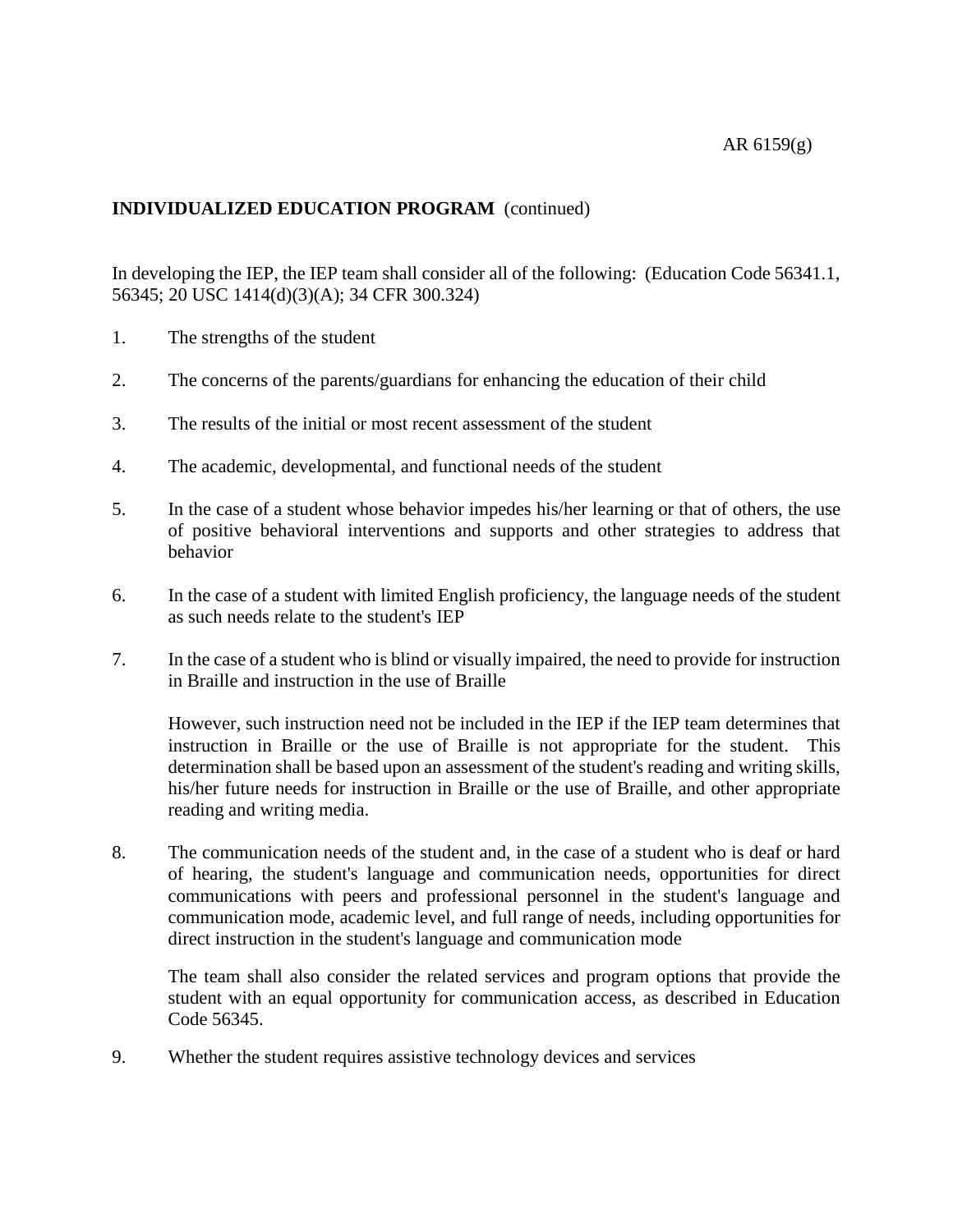If, in considering the special factors in items #1-9 above, the IEP team determines that the student needs a particular device or service, including an intervention, accommodation, or other program modification, in order to receive FAPE, the team shall include a statement to that effect in the student's IEP. (Education Code 56341.1)

AR 6159(h)

# **INDIVIDUALIZED EDUCATION PROGRAM** (continued)

## **Provision of Special Education and Related Services**

The district shall ensure that, as soon as possible following development of the IEP, special education services and related services are made available to the student in accordance with his/her IEP. (Education Code 56344; 34 CFR 300.323)

The Superintendent/Principal or designee shall ensure that the student's IEP is accessible to each regular education teacher, special education teacher, related service provider, and any other service provider who is responsible for its implementation. The Superintendent/Principal or designee also shall ensure that such teachers and providers are informed of their specific responsibilities related to implementing the IEP and the specific accommodations, modifications, and supports that must be provided to the student in accordance with the IEP. (34 CFR 300.323)

### **Review and Revision of the IEP**

The Superintendent/Principal or designee shall ensure that the IEP team reviews the IEP periodically, but at least annually, in order to: (Education Code 56043, 56341.1, 56380; 20 USC 1414(d)(4); 34 CFR 300.324)

- 1. Determine whether the annual goals for the student are being achieved
- 2. Revise the IEP, as appropriate, to address:
	- a. Any lack of expected progress toward the annual goals and in the general education curriculum, where appropriate
	- b. The results of any reassessment conducted pursuant to Education Code 56381
	- c. Information about the student provided to or by the parents/guardians regarding review of evaluation data pursuant to 34 CFR 300.305(a)(2) and Education Code 56381(b)
	- d. The student's anticipated needs
	- e. Any other relevant matter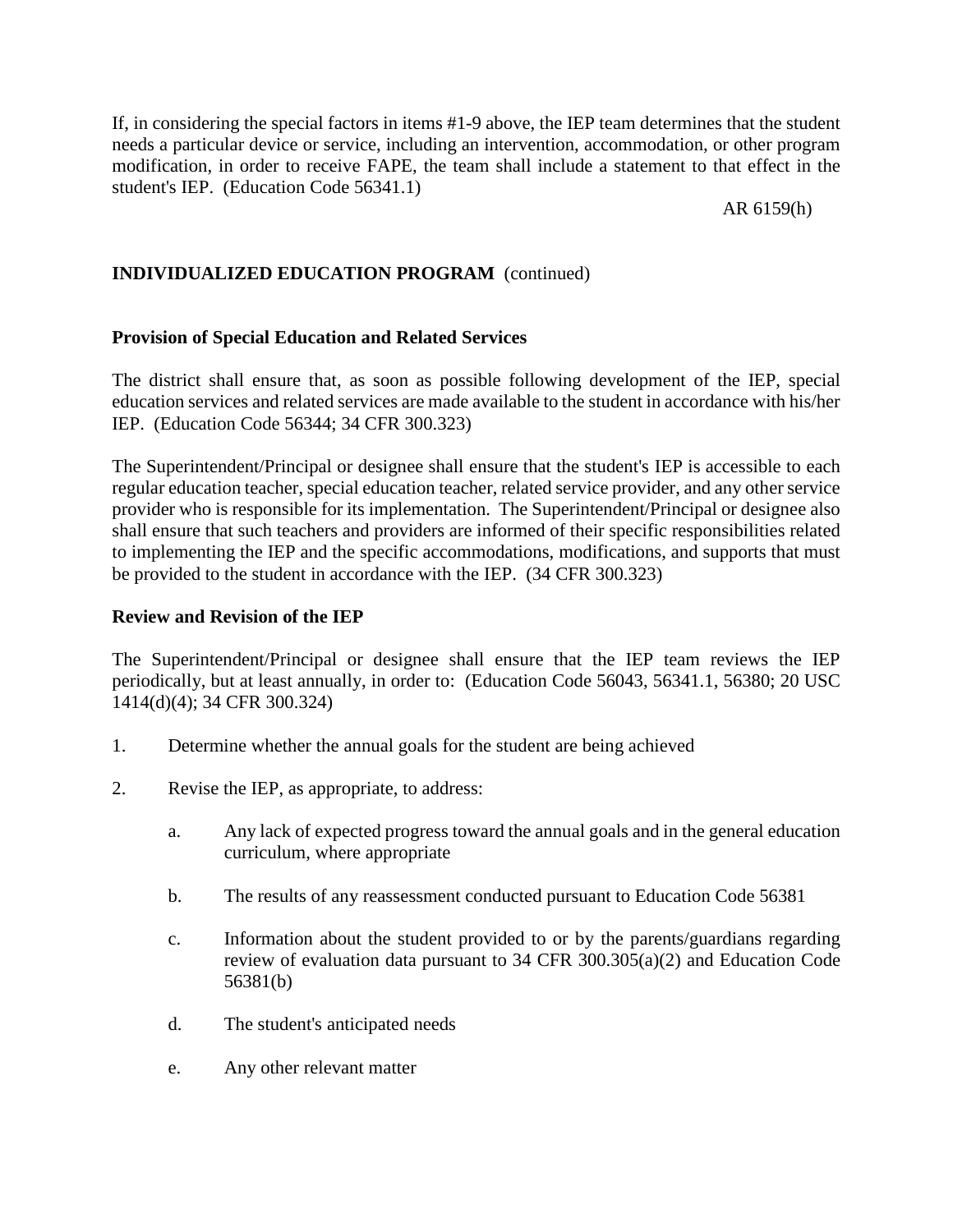3. Consider the special factors listed in items #5-9 above under "Development of the IEP," when reviewing the IEP of any student with a disability to whom one of those factors may apply

The IEP team shall also meet at any other time upon request by the student's parent/guardian or teacher to review or revise the IEP. (Education Code 56343)

AR 6159(i)

# **INDIVIDUALIZED EDUCATION PROGRAM** (continued)

When a parent/guardian requests an IEP team meeting to review the IEP, the team shall meet within 30 days of receiving the parent/guardian's written request, not counting days between the student's regular school sessions or terms or days of school vacation in excess of five school days. If a parent/guardian makes an oral request, the district shall notify the parent/guardian of the need for a written request and the procedure for filing such a request. (Education Code 56043, 56343.5)

A regular education or special education teacher may request a review of the classroom assignment of a student with a disability by submitting a written request to the Superintendent/Principal or designee. The Superintendent/Principal or designee shall consider the request within 20 days of receiving it, not counting days when school is not in session or, for year-round schools, days when the school is off track. If the review indicates a need for change in the student's placement, instruction, and/or related services, the Superintendent/Principal or designee shall convene an IEP team meeting, which shall be held within 30 days of the Superintendent/Principal or designee's review, not counting days when school is not in session or days when school is off track, unless the student's parent/guardian consents in writing to an extension of time.

If a participating agency other than the district fails to provide the transition services described in the student's IEP, the team shall reconvene to identify alternative strategies to meet the transition service objectives set out for the student in the IEP. (Education Code 56345.1; 20 USC 1414(d); 34 CFR 300.324)

If a student with a disability residing in a licensed children's institution or foster family home has been placed by the district in a nonpublic, nonsectarian school, the Superintendent/Principal or designee shall conduct an annual evaluation as part of the IEP process of whether the placement is the least restrictive environment that is appropriate to meet the student's needs. (Education Code 56157)

*(cf. 6159.2 - Nonpublic, Nonsectarian School and Agency Services for Special Education) (cf. 6173.1 - Education for Foster Youth)*

To the extent possible, the Superintendent/Principal or designee shall encourage the consolidation of reassessment meetings and other IEP team meetings for a student. (20 USC 1414(d)(3)(A); 34 CFR 300.324)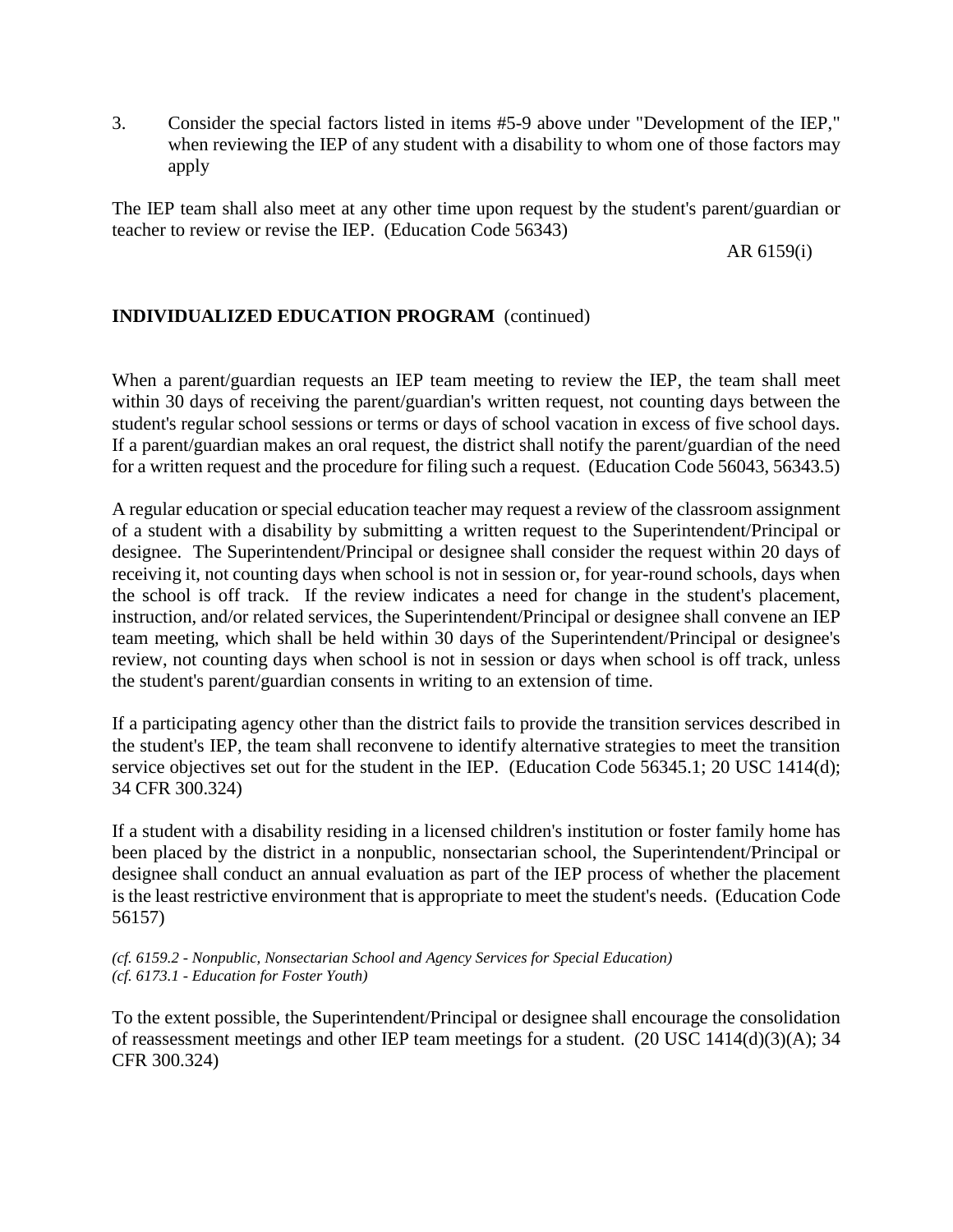When a change is necessary to a student's IEP after the annual IEP team meeting for the school year has been held, the parent/guardian and the Superintendent/Principal or designee may agree not to convene an IEP team meeting for the purpose of making the change and instead may develop a written document to amend or modify the student's current IEP. The IEP team shall be informed of any such changes. Upon request, the Superintendent/Principal or designee shall provide the parent/guardian with a revised copy of the IEP with the incorporated amendments. (20 USC 1414(d)(3)(D); 34 CFR 300.324)

AR 6159(j)

# **INDIVIDUALIZED EDUCATION PROGRAM** (continued)

## **Audio Recording of IEP Team Meetings**

Parents/guardians and the Superintendent/Principal or designee shall have the right to audio record the proceedings of IEP team meetings, provided members of the IEP team are notified of this intent at least 24 hours before the meeting. If the Superintendent/Principal or designee gives notice of intent to audio record a meeting and the parent/guardian objects or refuses to attend because the meeting would be audio recorded, the meeting shall not be audio recorded. Parents/guardians also have the right to: (Education Code 56341.1)

- 1. Inspect and review the audio recordings
- 2. Request that an audio recording be amended if they believe it contains information that is inaccurate, misleading, or in violation of the student's privacy rights or other rights
- 3. Challenge, in a hearing, information that the parents/guardians believe is inaccurate, misleading, or in violation of the student's privacy rights or other rights

### **Parent/Guardian Participation and Other Rights**

The Superintendent/Principal or designee shall take steps to ensure that one or both of the parents/guardians of the student with a disability are present at each IEP team meeting or are afforded the opportunity to participate. These steps shall include notifying the parents/guardians of the meeting early enough to ensure that they will have the opportunity to attend and scheduling the meeting at a mutually agreed upon time and place. (Education Code 56341.5; 34 CFR 300.322)

The Superintendent/Principal or designee shall send parents/guardians notices of IEP team meetings that: (Education Code 56341.5; 34 CFR 300.322)

- 1. Indicate the purpose, time, and location of the meeting
- 2. Indicate who will be in attendance at the meeting
- 3. Inform them of: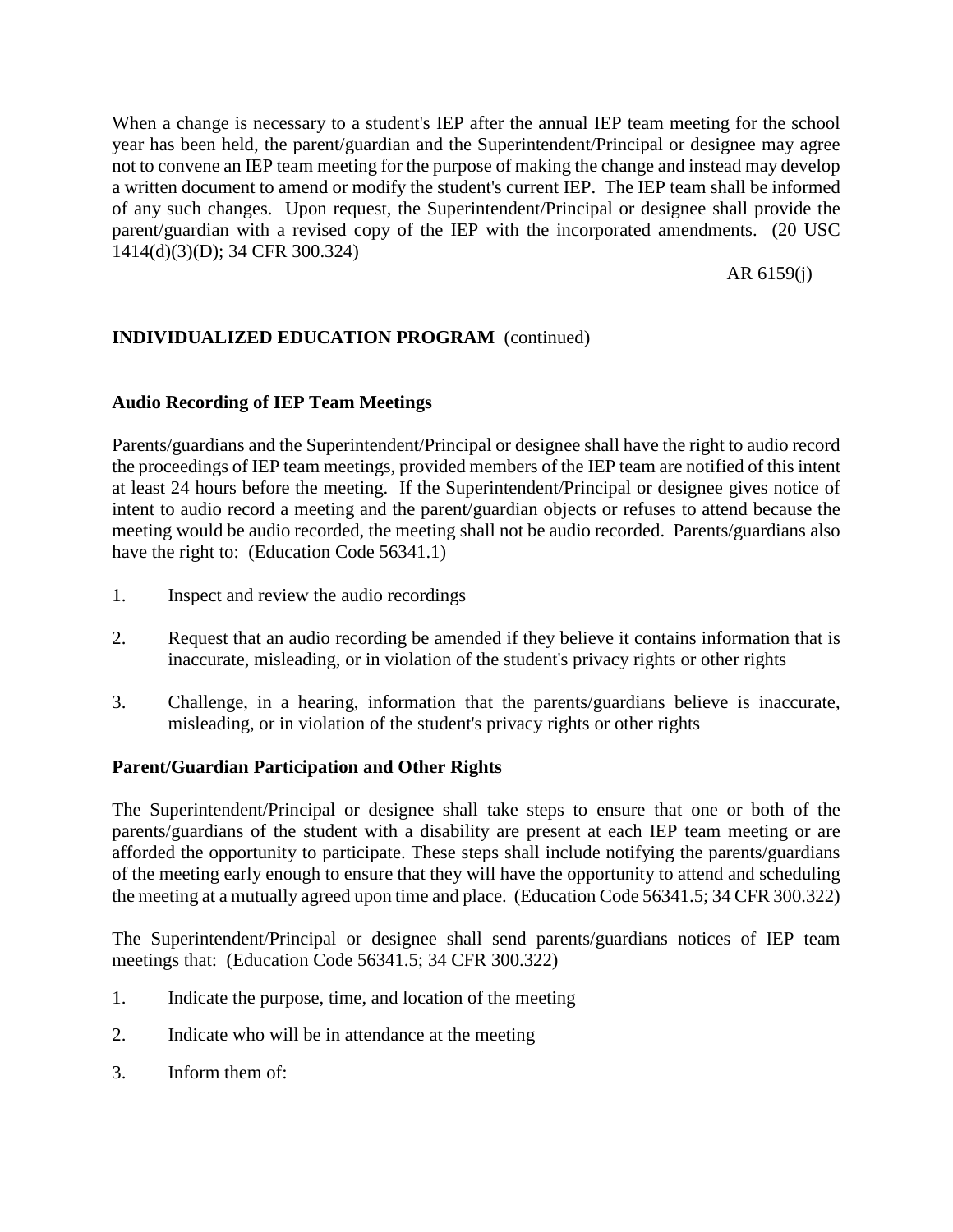- a. Their right to bring to the meeting other individuals who have knowledge or special expertise about the student, pursuant to Education Code 56341(b)(6)
- b. The provision of Education Code 56341(i) relating to the participation of the Infant and Toddlers with Disabilities Coordinator at the initial IEP team meeting, if the student was previously served under Early Education for Individuals with Exceptional Needs (Education Code 56425-56432) or the California Early Intervention Services Act (Government Code 95000-95004)

AR 6159(k)

# **INDIVIDUALIZED EDUCATION PROGRAM** (continued)

In addition, when the IEP team meeting is to consider the development, review, or revision of the IEP of a student with a disability who is 16 years of age or older, or younger than 16 if deemed appropriate by the IEP team, the Superintendent/Principal or designee's notice to the student's parents/guardians shall include the following: (Education Code 56341.5)

- 1. An indication that a purpose of the meeting will be the consideration of postsecondary goals and transition services for the student pursuant to Education Code 56345.1, 20 USC  $1414(d)(1)(A)(i)(VIII)$ , and 34 CFR 300.320(b)
- 2. An indication that the student is invited to the IEP team meeting
- 3. Identification of any other agency that will be invited to send a representative

### *(cf. 5145.6 - Parental Notifications)*

At each IEP team meeting convened by the district, the district administrator or specialist on the team shall inform the parent/guardian and student of the federal and state procedural safeguards included in the notice of parental rights provided pursuant to Education Code 56321. (Education Code 56500.1)

#### *(cf. 6159.1 - Procedural Safeguards and Complaints for Special Education)*

The parent/guardian shall have the right and opportunity to examine all of his/her child's school records upon request, before any IEP meeting, and in connection with any hearing or resolution session on matters affecting his/her child, including, but not limited to, initial formal assessment, procedural safeguards, and due process. Upon receipt of an oral or written request, the Superintendent/Principal or designee shall provide complete copies of the records within five business days. (Education Code 56043, 56504)

#### *(cf. 5125 - Student Records)*

The parent/guardian shall have the right to present information to the IEP team in person or through a representative and the right to participate in meetings that relate to eligibility for special education and related services, recommendations, and program planning. (Education Code 56341.1)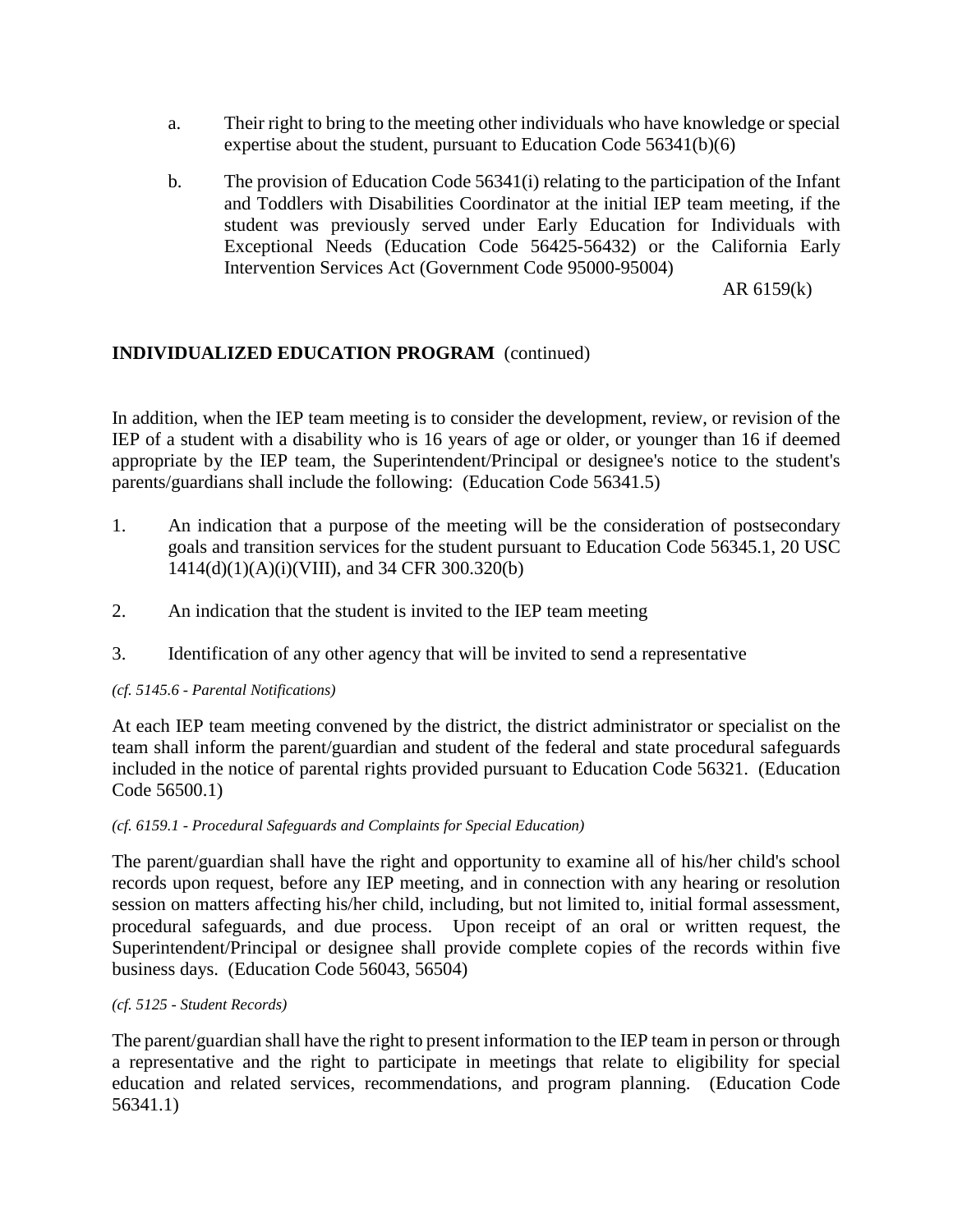If neither parent/guardian can attend the meeting, the Superintendent/Principal or designee shall use other methods to ensure parent/guardian participation, including video conferences or individual or conference telephone calls. (Education Code 56341.5; 20 USC 1414(f); 34 CFR 300.322)

An IEP team meeting may be conducted without a parent/guardian in attendance if the Superintendent/Principal or designee is unable to convince the parent/guardian that he/she should attend. In such a case, the Superintendent/Principal or designee shall maintain a record of the attempts to arrange a mutually agreed upon time and place for the meeting, including: (Education Code 56341.5; 34 CFR 300.322)

AR 6159(l)

# **INDIVIDUALIZED EDUCATION PROGRAM** (continued)

- 1. Detailed records of telephone calls made or attempted and the results of those calls
- 2. Copies of correspondence sent to the parent/guardian and any responses received
- 3. Detailed records of visits made to the parent/guardian's home or place of employment and the results of those visits

The Superintendent/Principal or designee shall take any action necessary to ensure that the parents/guardians understand the proceedings of the meeting, including arranging for an interpreter for parents/guardians with deafness or whose native language is not English. (Education Code 56341.5; 34 CFR 300.322)

The Superintendent/Principal or designee shall give the parents/guardians of a student with a disability a copy of his/her child's IEP at no cost. (Education Code 56341.5; 34 CFR 300.322)

# **Parent/Guardian Consent for Provision of Special Education and Services**

Before providing special education and related services to any student, the Superintendent/Principal or designee shall seek to obtain informed consent of the student's parent/guardian pursuant to 20 USC 1414(a)(1). The district shall not provide services by utilizing the due process hearing procedures pursuant to 20 USC 1415(f) if the parent/guardian refuses to consent to the initiation of services. If the parent/guardian does not consent to all of the components of the IEP, then those components to which the parent/guardian has consented shall be implemented so as not to delay providing instruction and services to the student. (Education Code 56346)

If the Superintendent/Principal or designee determines that a part of a proposed IEP to which the parent/guardian does not consent is necessary in order to provide the student with FAPE, a due process hearing shall be initiated in accordance with 20 USC 1415(f). While the due process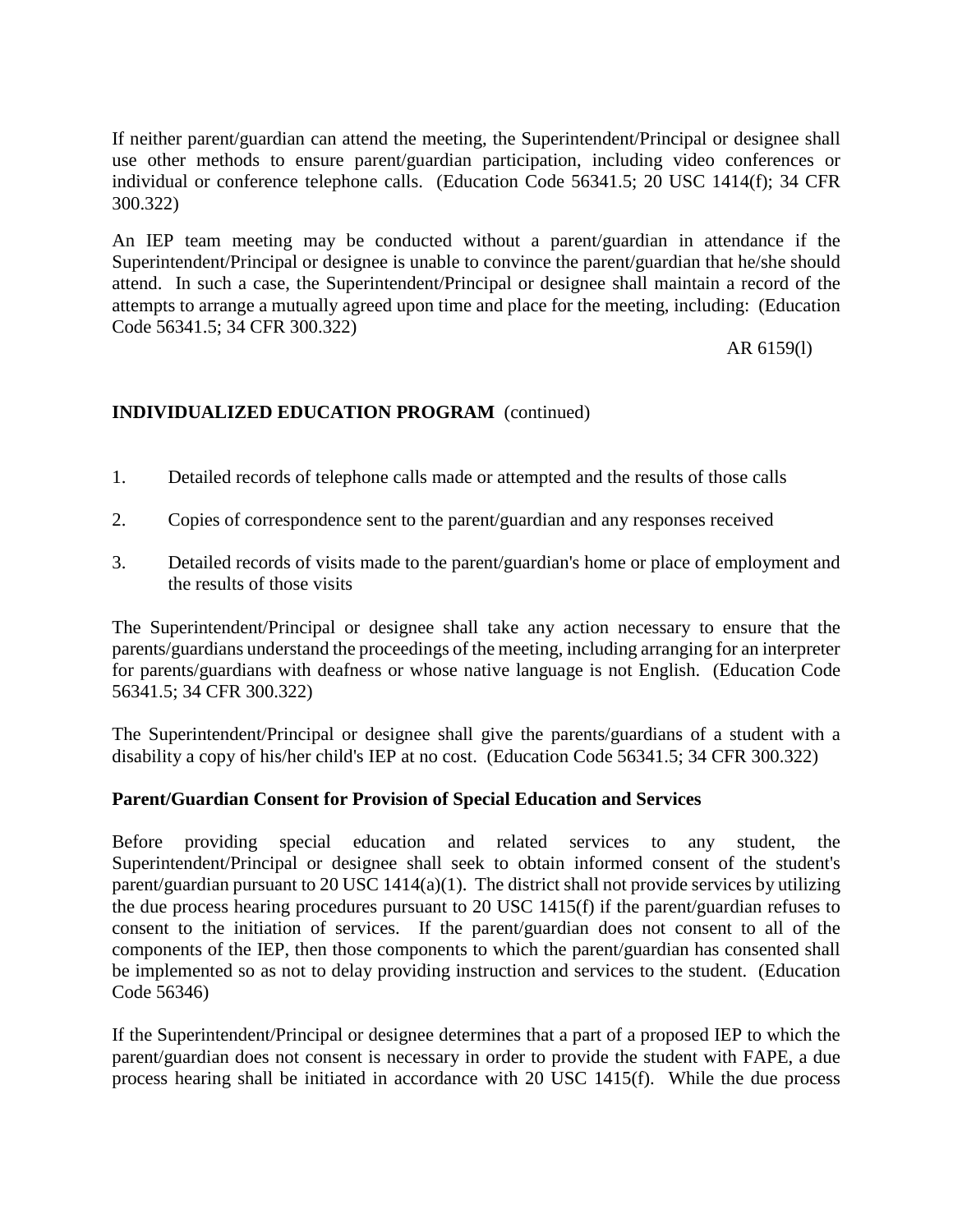hearing is pending, the student shall remain in the current placement unless the parent/guardian and the Superintendent/Principal or designee agree otherwise. (Education Code 56346)

If at any time subsequent to the initial provision of services, the student's parent/guardian, in writing, revokes consent for the continued provision of special education services, the Superintendent/Principal or designee shall provide prior written notice within a reasonable time before ceasing to provide services to the student. The Superintendent/Principal or designee shall not request a due process hearing or pursue mediation in order to require an agreement or ruling that services be provided to the student. (Education Code 56346; 34 CFR 300.300, 300.503)

AR 6159(m)

# **INDIVIDUALIZED EDUCATION PROGRAM** (continued)

Prior to the discontinuation of services, the Superintendent/Principal or designee may offer to meet with the parents/guardians to discuss concerns for the student's education. However, this meeting shall be voluntary on the part of the parent/guardian and shall not delay the implementation of the parent/guardian's request for discontinuation of services. In addition, the Superintendent/Principal or designee shall send a letter to the parent/guardian confirming the parent/guardian's decision to discontinue all services.

When the district ceases to provide special education services in response to the parent/guardian's revocation of consent, the student shall be classified as a general education student.

### **Transfer Students**

To facilitate the transition of a student with a disability who is transferring into the district, the Superintendent/Principal or designee shall take reasonable steps to promptly obtain the student's records, including his/her IEP and the supporting documents related to the provision of special education services. (Education Code 56325; 34 CFR 300.323)

If the student transfers into the district from another school district within the same SELPA during the school year, the district shall continue to provide services comparable to those described in the student's existing IEP, unless his/her parent/guardian and the district agree to develop, adopt, and implement a new IEP that is consistent with state and federal law. (Education Code 56325; 34 CFR 300.323)

If the student transfers into the district from a school district outside of the district's SELPA during the school year, the district shall provide the student with FAPE, including services comparable to those described in the previous district's IEP. Within 30 days, the Superintendent/Principal or designee shall, in consultation with the student's parents/guardians, adopt the previous district's IEP or shall develop, adopt, and implement a new IEP that is consistent with state and federal law. (Education Code 56325; 34 CFR 300.323)